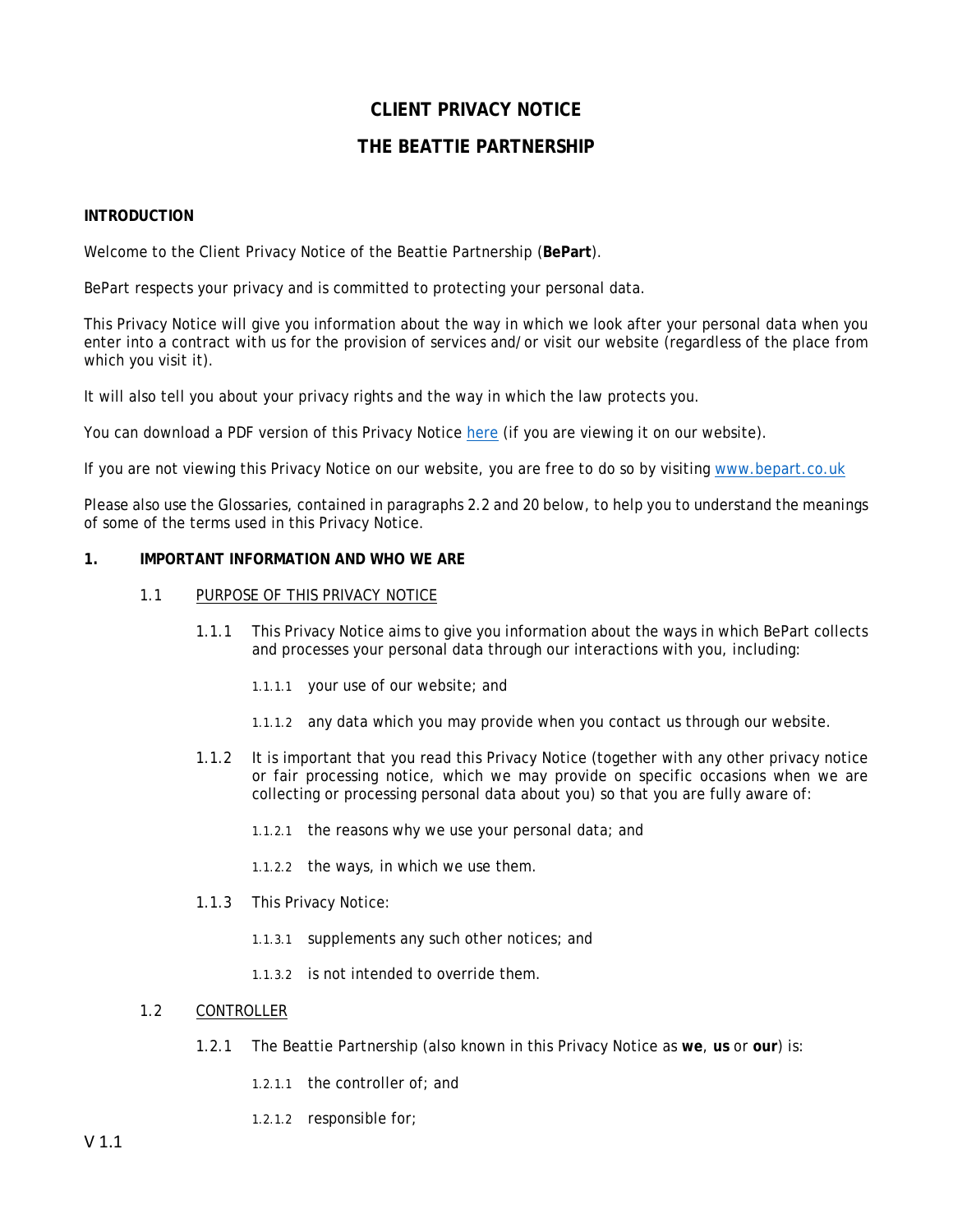your personal data.

- 1.2.2 We have appointed a Data Protection Manager (**DPM**), who is responsible for overseeing questions in relation to this Privacy Notice.
- 1.2.3 If you have any questions about this Privacy Notice (including any requests to exercise your legal rights), please contact the DPM, using the details set out in paragraph 1.3 below.

## 1.3 CONTACT DETAILS

1.3.1 Our relevant contact details are as follows:-

| Full name of legal entity: | The Beattie Partnership                                                                 |  |  |  |  |
|----------------------------|-----------------------------------------------------------------------------------------|--|--|--|--|
| Name or title of DPM:      | Zainab Bobat                                                                            |  |  |  |  |
| E-mail address:            | zainab.bobat@bepart.co.uk                                                               |  |  |  |  |
| Postal address:            | 2 <sub>nd</sub><br>Floor, 3 Hardman<br>Square,<br>Spinningfields,<br>Manchester, M3 3EB |  |  |  |  |
| Telephone number:          | 0161 228 2224                                                                           |  |  |  |  |

- 1.3.2 You have the right to make a complaint at any time to the Information Commissioner's Office (**ICO**), which is the UK supervisory authority for data protection issues (*[www.ico.org.uk](http://www.ico.org.uk/)*).
- 1.3.3 However, we would appreciate the chance to deal with your concerns before you approach the ICO, so we would be very grateful if you could contact the DPM in the first instance.

## 1.4 CHANGES TO THIS PRIVACY NOTICE AND YOUR DUTY TO INFORM US OF CHANGES

- 1.4.1 This version of this Privacy Notice was last updated on 12/07/2021
- 1.4.2 Any historic versions of this Privacy Notice can be obtained by contacting us.
- 1.4.3 It is important that the personal data, which we hold about you, be accurate and current.
- 1.4.4 Therefore, please keep us informed if your personal data change during your relationship with us.

## 1.5 THIRD-PARTY LINKS

- 1.5.1 Our website may include links to:
	- 1.5.1.1 third-party websites;
	- 1.5.1.2 plug-ins; and
	- 1.5.1.3 applications.
- 1.5.2 Either:
	- 1.5.2.1 clicking on those links; or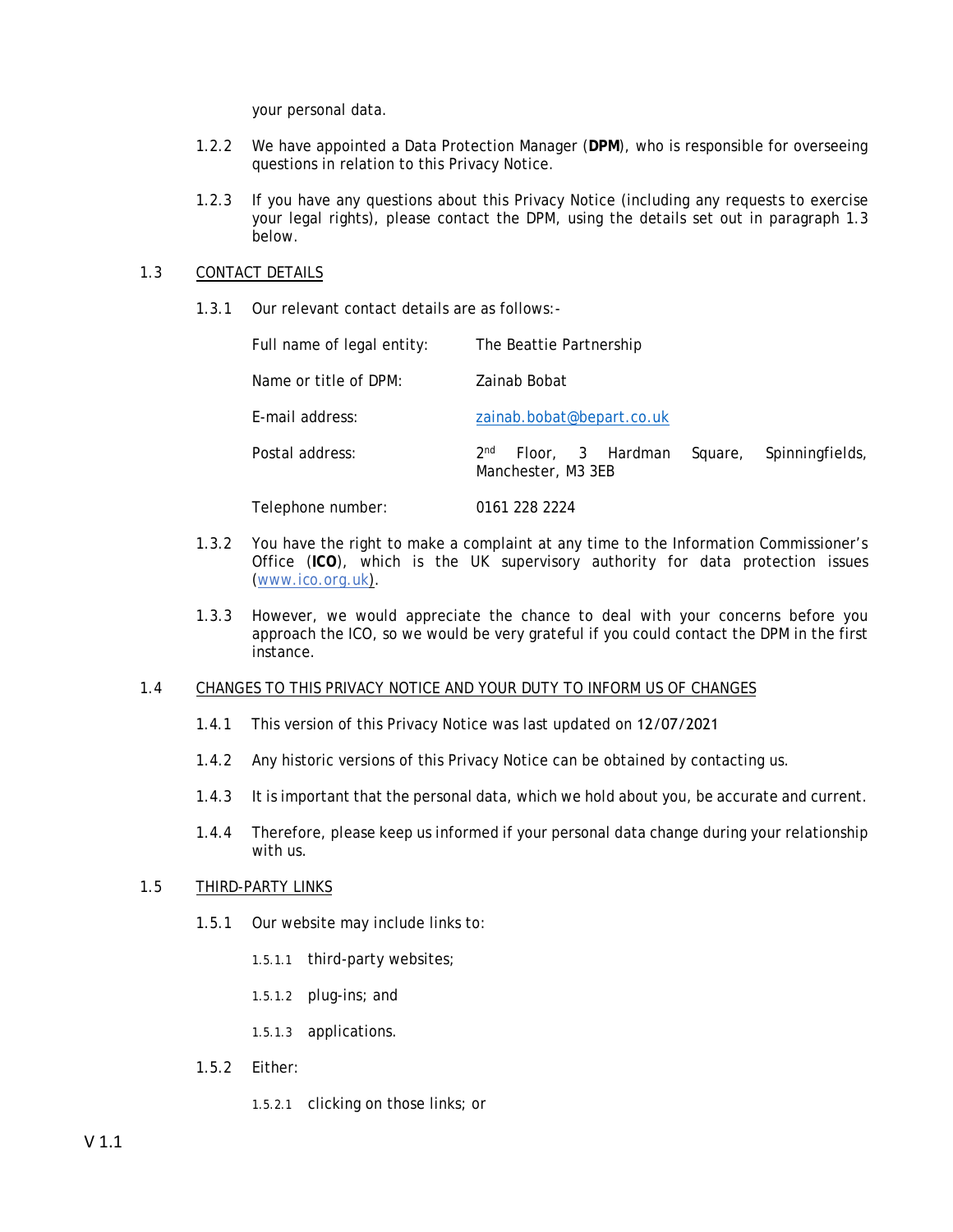1.5.2.2 enabling those connections;

may allow third parties to collect or share data about you.

1.5.3 Please be aware that we:

1.5.3.1 do not control those third-party websites; and

- 1.5.3.2 are not responsible for their privacy statements.
- 1.5.4 When you leave our website, we encourage you to read the privacy notice of every other website which you visit.

## **2. THE DATA WHICH WE COLLECT ABOUT YOU**

## 2.1 PERSONAL DATA

The term **personal data** (otherwise known as personal information):

- 2.1.1 means any information about an individual from which that person can be identified; but
- 2.1.2 does not include data from which the identity has been removed (i.e. anonymous data).
- 2.2 GLOSSARY

We may collect, use, store and transfer different kinds of personal data about you, which we have grouped together as follows:-

- 2.2.1 **Identity Data** include first name, maiden name, last name, username or similar identifier, marital status, title, date of birth, gender, driving licence number and passport number.
- 2.2.2 **Contact Data** include residential address, business address, billing address, e-mail address and telephone numbers.
- 2.2.3 **Financial Data** include bank account and payment card details.
- 2.2.4 **Transaction Data** include details about payments to and from you, together with other details of services (and any products) which we have supplied to you.
- 2.2.5 **Technical Data** include internet protocol (IP) address, your login data, browser type and version, time zone setting and location, browser plug-in types and versions, operating system and platform and other technology on the devices which you use to access our website.
- 2.2.6 **Usage Data** include information about the ways in which you use our website and services.
- 2.2.7 **Marketing and Communications Data** include your preferences in receiving marketing from us, together with your communication preferences.

## 2.3 AGGREGATED DATA

2.3.1 We may collect, use and share **Aggregated Data**, such as statistical or demographic data, for any purpose.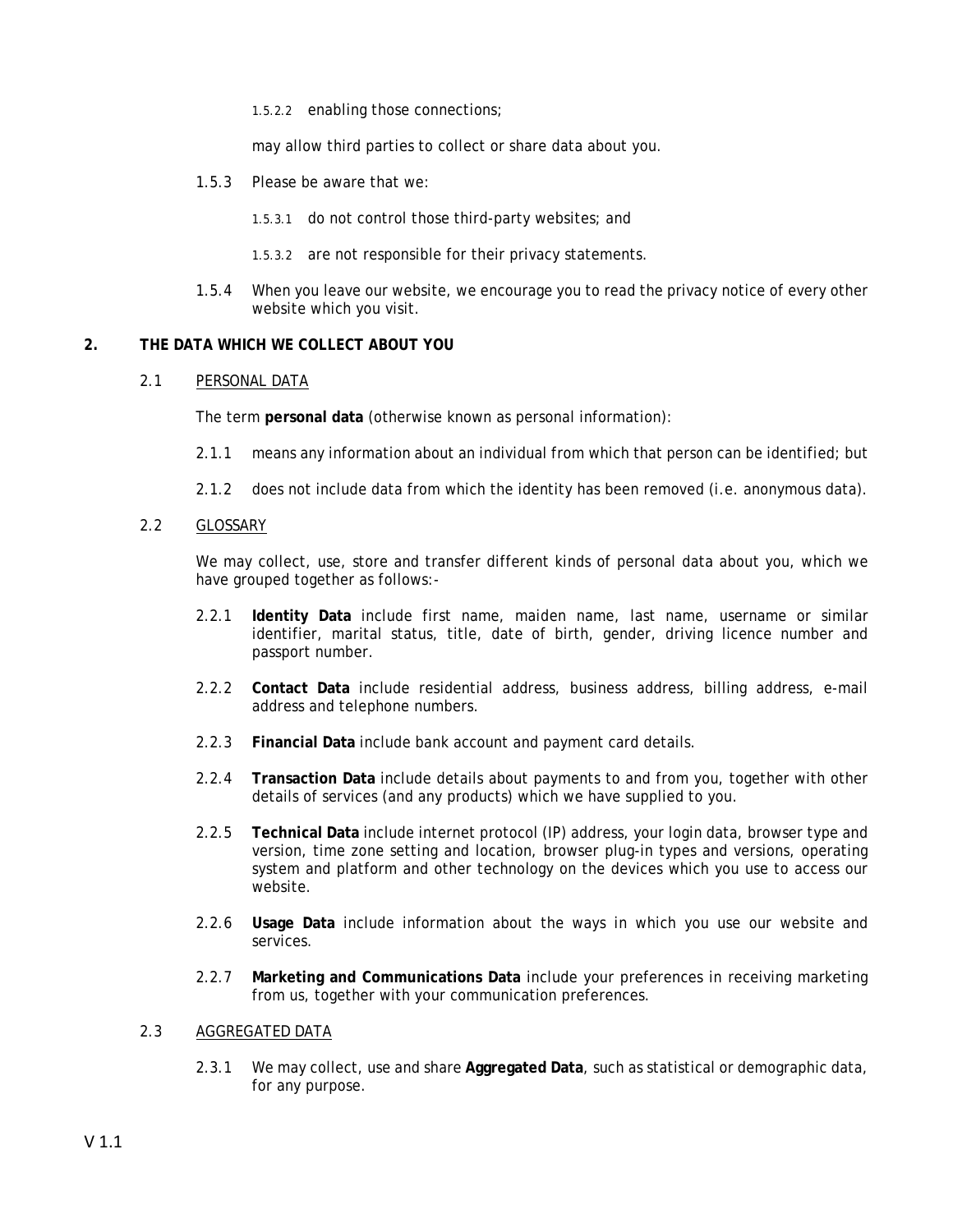- 2.3.2 Aggregated Data:
	- 2.3.2.1 may be derived from your personal data; but
	- 2.3.2.2 are not considered to be personal data in law, as such data do not directly or indirectly reveal your identity.
- 2.3.3 For example, we may aggregate your Transaction Data for the purpose of making a proposal for public liability insurance.
- 2.3.4 However, if we combine or connect Aggregated Data with your personal data so that it can directly or indirectly identify you, we treat the combined data as personal data, which will be used in accordance with this Privacy Notice.

## **3. IF YOU FAIL TO PROVIDE PERSONAL DATA**

- 3.1 Where:
	- 3.1.1 we need to collect personal data:

3.1.1.1 by law; or

- 3.1.1.2 under the terms of a contract which we have with you; and
- 3.1.2 you fail to provide those data when requested;

we may not be able to perform the contract which we have (or into which we are trying to enter) with you to provide you with services.

- 3.2 In this case:
	- 3.2.1 we may have to suspend or withdraw from performance of services for you; but
	- 3.2.2 we will notify you at the time before doing so.

### **4. HOW ARE YOUR PERSONAL DATA COLLECTED?**

We use different methods to collect data from and about you, including the following:-

- 4.1 DIRECT INTERACTIONS
	- 4.1.1 You may give us your Identity Data, Contact Data and Financial Data and any Special Category Data:
		- 4.1.1.1 in person; or
		- 4.1.1.2 by filling in forms; or
		- 4.1.1.3 by corresponding with us:
			- (a) by post, telephone or e-mail; or
			- (b) otherwise.
	- 4.1.2 Such data include personal data which you provide when you:
		- 4.1.2.1 contact us with a request for performance of services;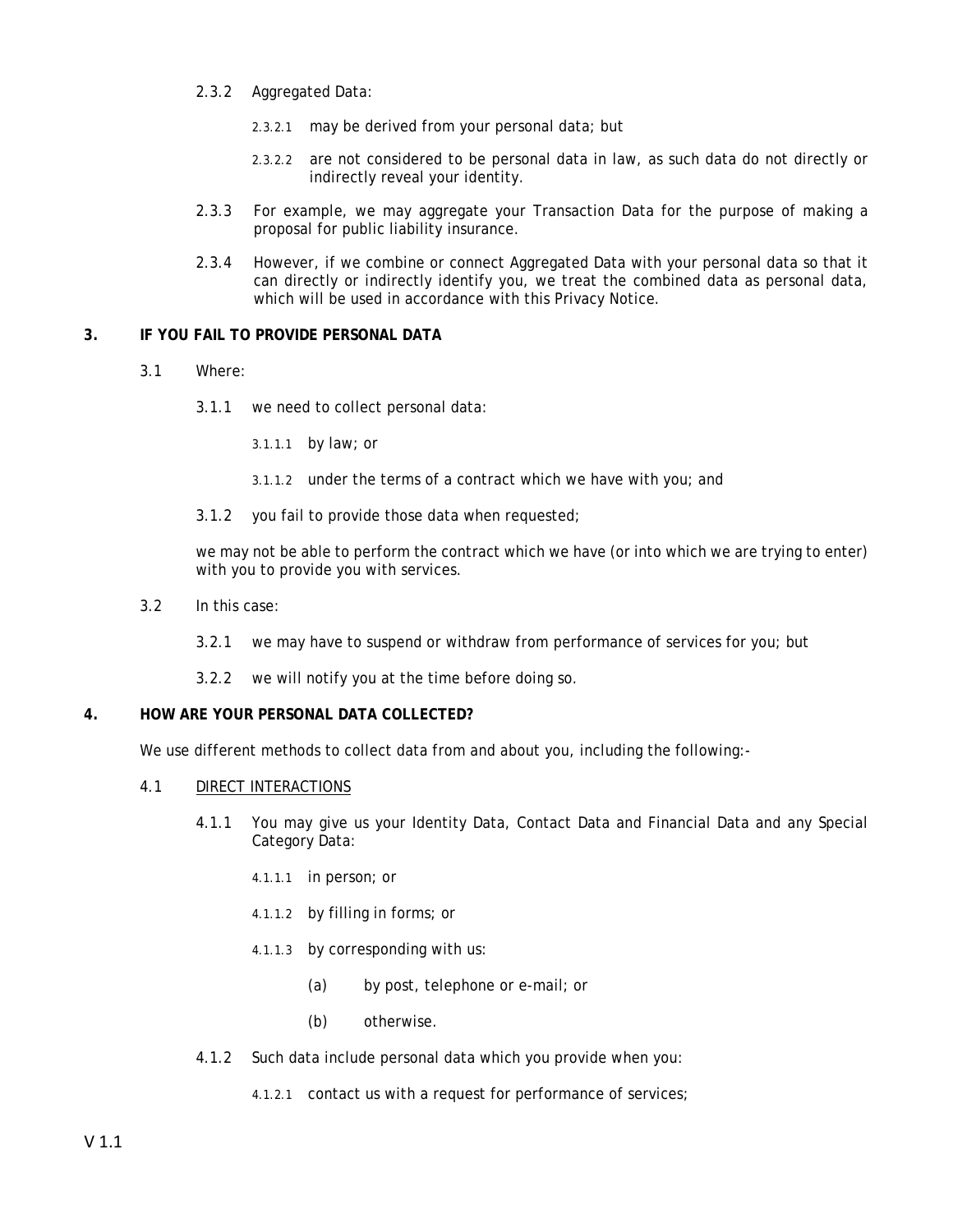- 4.1.2.2 create an account on our website; or
- 4.1.2.3 subscribe to a service or publication.

#### 4.2 AUTOMATED TECHNOLOGIES OR INTERACTIONS

- 4.2.1 As you interact with our website, we may automatically collect Technical Data about your:
	- 4.2.1.1 equipment;
	- 4.2.1.2 browsing actions; and
	- 4.2.1.3 patterns.
- 4.2.2 We collect those personal data by using:
	- 4.2.2.1 cookies (for example, Google Analytics);
	- 4.2.2.2 server logs; and
	- 4.2.2.3 other similar technologies.

### 4.3 THIRD PARTIES OR PUBLICLY AVAILABLE SOURCES

We may receive personal data about you from various third parties and public sources as set out below:-

- 4.3.1 Technical Data from analytics providers, such as Google, which are based outside the European Union (**EU**).
- 4.3.2 Contact Data, Financial Data and Transaction Data from providers of technical, payment and delivery services, based inside or outside the EU.
- 4.3.3 Identity Data and Contact Data from:
	- 4.3.3.1 data brokers;
	- 4.3.3.2 aggregators; or
	- 4.3.3.3 web-based search engines;

based inside or outside the EU.

- 4.3.4 Identity Data and Contact Data from publicly availably sources, such as:
	- 4.3.4.1 the Land Registry;
	- 4.3.4.2 Companies House;
	- 4.3.4.3 credit reference agencies; and
	- 4.3.4.4 the Electoral Register;

based inside the EU.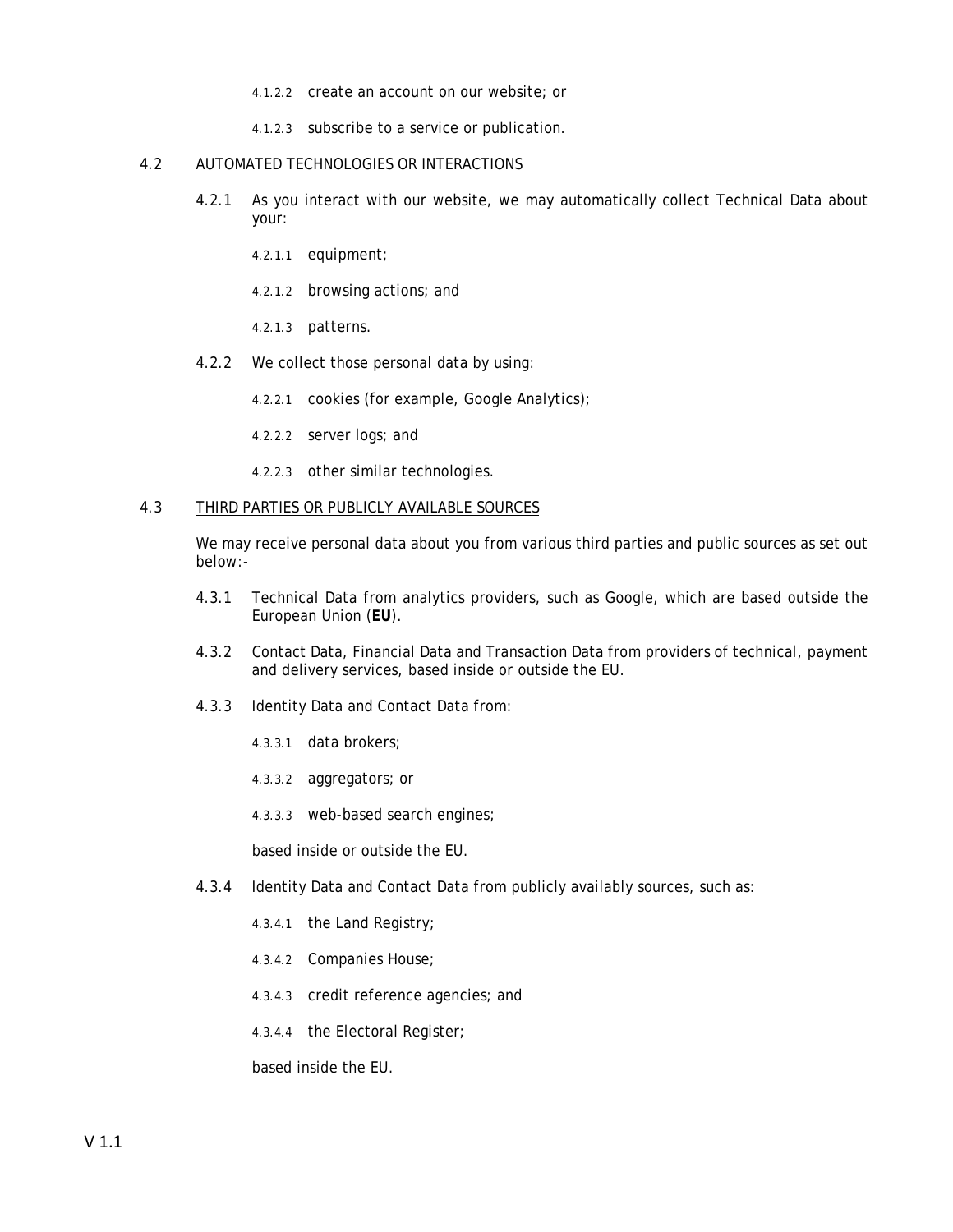4.3.5 Identity Data, Contact Data, Financial Data, Transaction Data and Special Category Data from parties to any transaction, dispute or other matter in respect of which we are engaged by you to provide services.

## **5. HOW WE USE YOUR PERSONAL DATA**

- 5.1 We will use your personal data only when the law allows us to do so.
- 5.2 Most commonly, we will use your personal data in the following circumstances:-
	- 5.2.1 Where we need to perform a contract for the provision of services into which we:
		- 5.2.1.1 are about to enter; or

5.2.1.2 have entered;

with you.

- 5.2.2 Where:
	- 5.2.2.1 it is necessary:
		- (a) for our legitimate interests; or
		- (b) for those of a third party; and
	- 5.2.2.2 your interests and fundamental rights do not override those interests.
- 5.2.3 Where we need to comply with a legal or regulatory obligation.
- 5.3 More information is set out at paragraph 6 below about the types of lawful basis on which we will rely when processing your personal data.
- 5.4 Additionally, we rely on consent:
	- 5.4.1 as a legal basis for processing your personal data; and
	- 5.4.2 in relation to sending you third party direct marketing communications via:
		- 5.4.2.1 e-mail; or
		- 5.4.2.2 text message.
- 5.5 You have the right to withdraw consent to processing and/or marketing at any time by contacting us using the contact details set out in paragraph 1.3.1 above.
- 5.6 However, in most cases, we will be unable to continue to provide services where consent to processing your personal data is withdrawn.
- 5.7 We will not use your personal data for the purpose of automated decision making.

## **6. PURPOSES FOR WHICH WE WILL USE YOUR PERSONAL DATA**

- 6.1 We have set out below, in table format, descriptions of:
	- 6.1.1 all of the ways in which we intend to use your personal data; and
	- 6.1.2 the legal bases on which we intend to rely when doing so.

V 1.1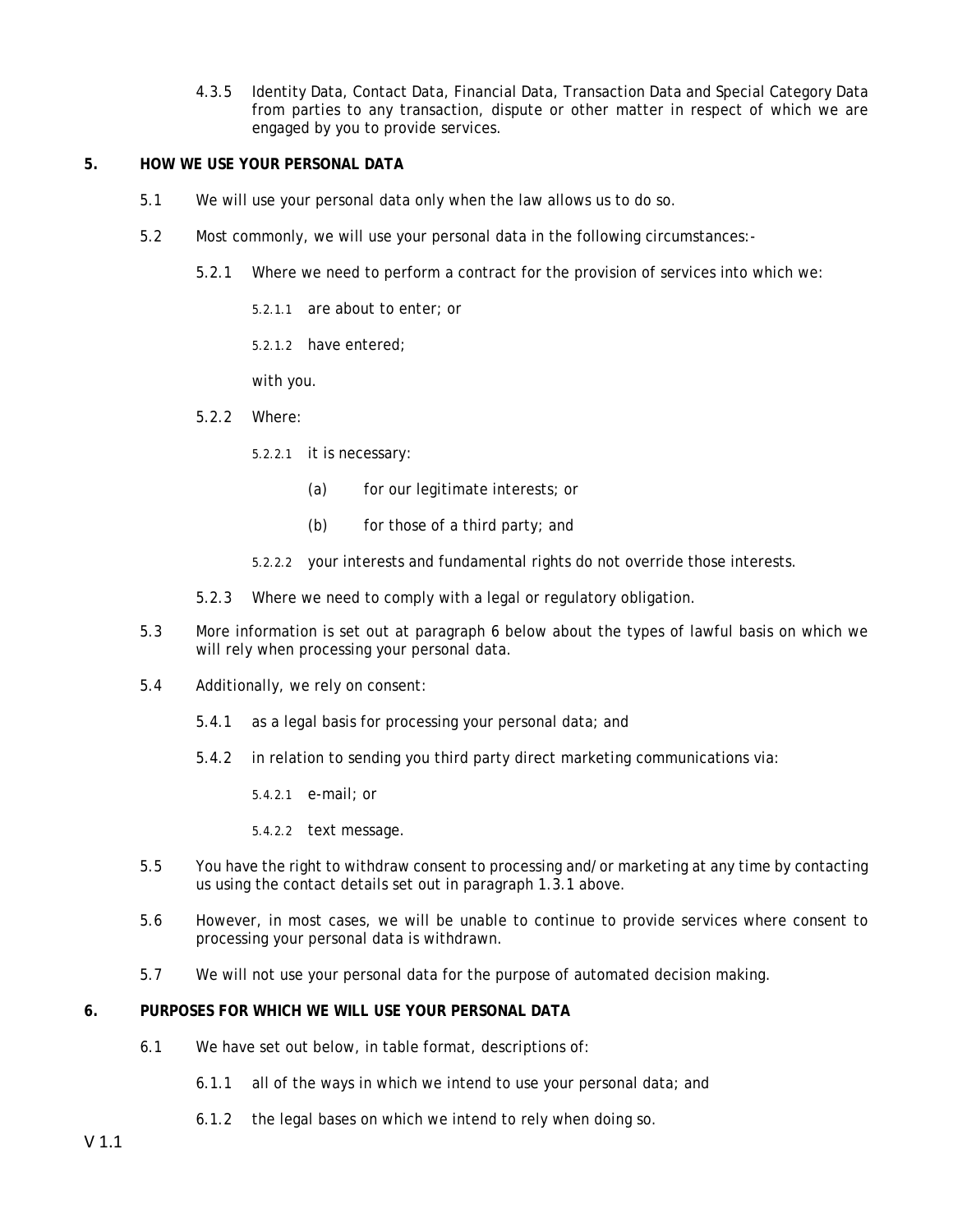- 6.2 We have also identified the nature of our legitimate interests where appropriate.
- 6.3 Please note that we may process your personal data for more than one lawful ground, depending on the specific purpose for which we are using your data.
- 6.4 Please contact us using the contact details set out in paragraph 1.3.1 above in the event that you need details about the specific legal ground on which we are relying to process your personal data where more than one ground has been set out in the table below.

| Purpose/Activity                                                                                                                                                                                                                              | Type of data                                                                                                                                                                     | Lawful basis for processing, including<br>basis of legitimate interest                                                                                                                                                                                                |  |  |
|-----------------------------------------------------------------------------------------------------------------------------------------------------------------------------------------------------------------------------------------------|----------------------------------------------------------------------------------------------------------------------------------------------------------------------------------|-----------------------------------------------------------------------------------------------------------------------------------------------------------------------------------------------------------------------------------------------------------------------|--|--|
| Registering you as a new client.                                                                                                                                                                                                              | Identity Data.<br>(a)<br>Contact Data.<br>(b)                                                                                                                                    | Performance of a contract with you.<br>(a)<br>Consent.<br>(b)                                                                                                                                                                                                         |  |  |
| Opening a new matter file for<br>you as an existing client.                                                                                                                                                                                   | Identity Data.<br>(a)<br>Contact Data.<br>(b)                                                                                                                                    | Performance of a contract with you.<br>(a)<br>Consent.<br>(b)                                                                                                                                                                                                         |  |  |
| Providing the services requested<br>by you, including:<br>(a)<br>submissions and<br>attendance at rating<br>Tribunals/Courts;<br>(b)<br>managing payments, fees<br>and charges; and<br>(c)<br>collecting and recovering<br>money, owed to us. | (a)<br>Identity Data.<br>(b)<br>Contact Data.<br>Financial Data.<br>(c)<br>(d)<br>Transaction Data.<br>(e)<br>Technical Data.<br>(f)<br>Marketing and<br>Communications<br>Data. | Performance of a contract with you.<br>(a)<br>(b)<br>Necessity for our legitimate interests<br>(to enable us to recover, debts due<br>to $us$ ).<br>Consent.<br>(c)                                                                                                   |  |  |
| Managing our relationship with<br>you, which will include:<br>(a)<br>notifying you about<br>changes to our terms or<br>privacy policy; and<br>notifying you about<br>(b)<br>services, which we offer.                                         | (a)<br>Identity Data.<br>(b)<br>Contact Data.<br>(c)<br>Marketing and<br>Communications<br>Data.                                                                                 | Performance of a contract with you.<br>(a)<br>(b)<br>Necessity to comply with a legal<br>obligation.<br>(c)<br>Necessity for our legitimate interests<br>(to enable us to keep our records<br>updated, to grow our business and<br>to inform our marketing strategy). |  |  |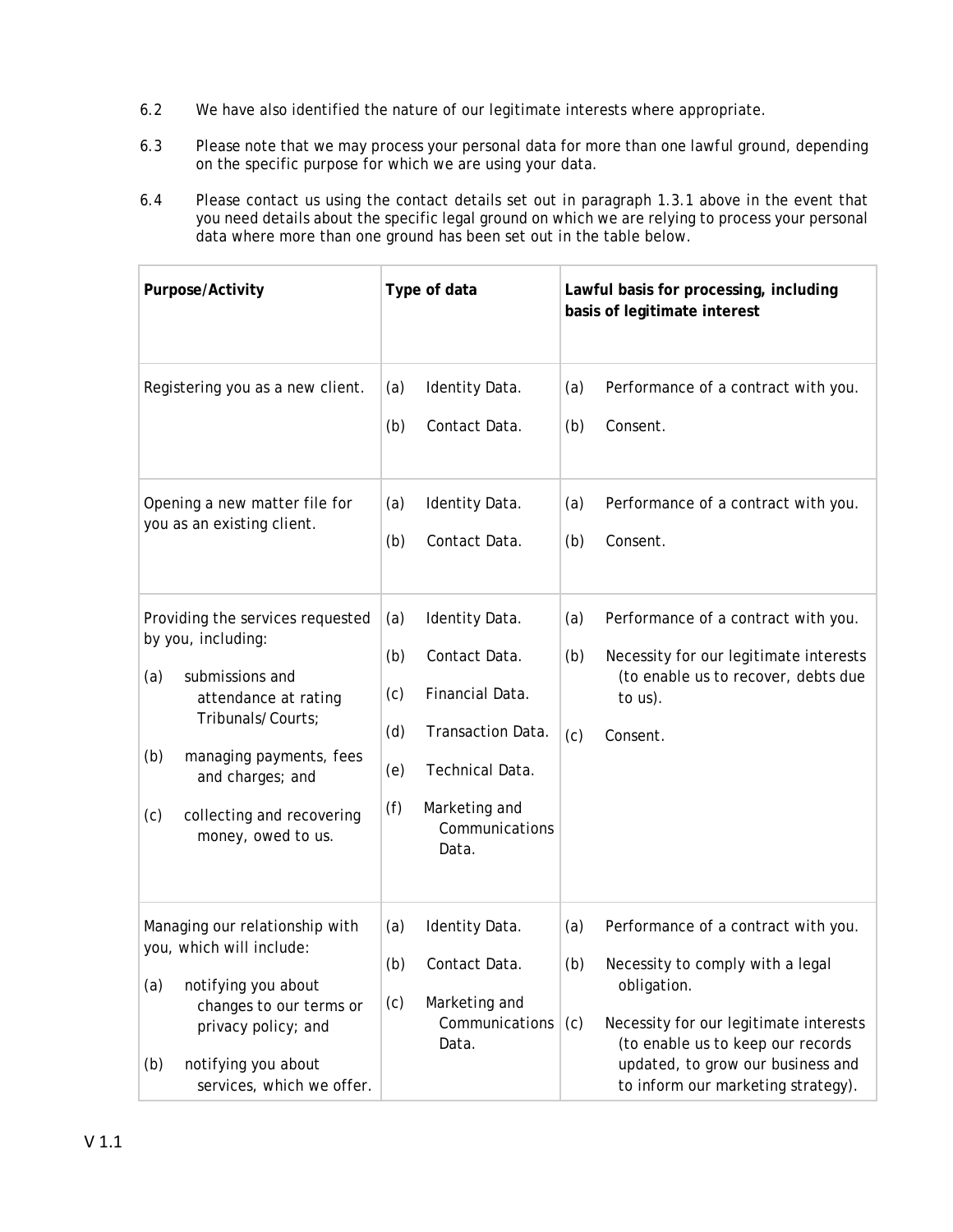|                                                                                                                                                                                           |                          |                                                                         | (d)               | Consent.                                                                                                                                                                                                                                                                                                                   |
|-------------------------------------------------------------------------------------------------------------------------------------------------------------------------------------------|--------------------------|-------------------------------------------------------------------------|-------------------|----------------------------------------------------------------------------------------------------------------------------------------------------------------------------------------------------------------------------------------------------------------------------------------------------------------------------|
| Administering and protecting our<br>business and our website<br>(including troubleshooting, data<br>analysis, testing, system<br>maintenance, support, reporting<br>and hosting of data). | (a)<br>(b)<br>(c)        | Identity Data.<br>Contact Data.<br>Technical Data.                      | (a)<br>(b)<br>(c) | Necessity for our legitimate interests<br>(to enable us to run our business,<br>to provide administration, IT<br>services and network security, to<br>prevent fraud and in the context of<br>a business reorganisation or group<br>restructuring exercise).<br>Necessity to comply with a legal<br>obligation.<br>Consent. |
| Submitting proposals for<br>insurance.                                                                                                                                                    | (a)<br>(b)<br>(c)<br>(d) | Identity Data.<br>Contact Data.<br>Financial Data.<br>Transaction Data. | (a)<br>(b)<br>(c) | Necessity for our legitimate interests<br>(in order to enable us to run our<br>business and to maintain<br>insurance).<br>Necessity to comply with a legal<br>obligation.<br>Consent.                                                                                                                                      |
| Using data analytics to improve<br>our website, services, marketing<br>and customer relationships and<br>experiences.                                                                     | (a)<br>(b)               | Technical Data.<br>Usage Data.                                          | (a)<br>(b)        | Necessity for our legitimate interests<br>(in order to define types of clients<br>for our services (and any products),<br>to keep our website updated and<br>relevant, to develop our business<br>and to inform our marketing<br>strategy).<br>Consent.                                                                    |
| Complying with our regulatory<br>requirements (see also<br>paragraph 15.1 below).                                                                                                         | (a)<br>(b)               | Identity Data.<br>Contact Data.                                         | (a)               | Necessity for our legitimate interests<br>(to enable us to run our business<br>lawfully).                                                                                                                                                                                                                                  |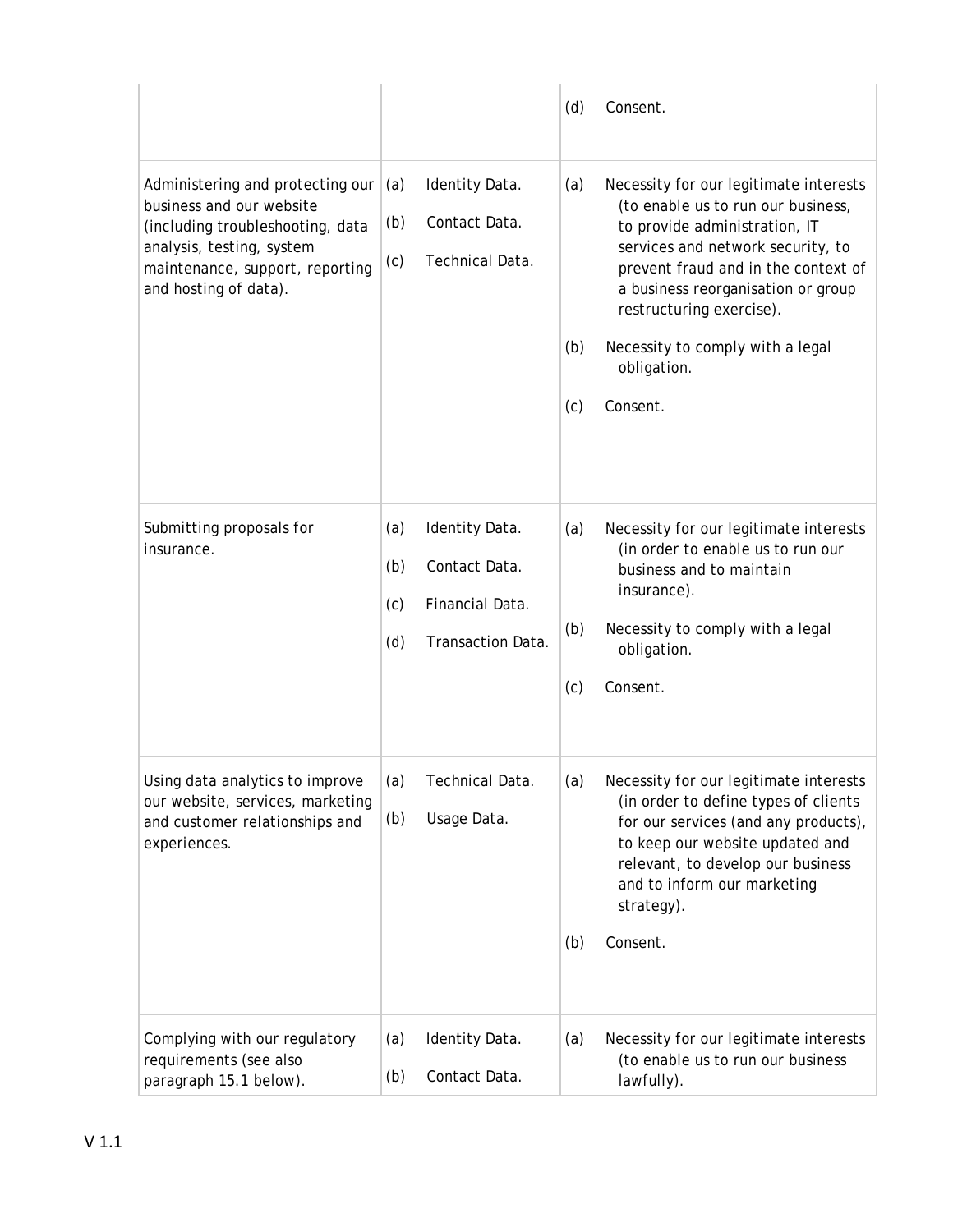|                                                                                                                                                                      | (c)<br>(d)<br>(e)<br>(f) | Financial Data.<br>Transaction Data.<br>Technical Data.<br>Marketing and<br>Communications<br>Data. | (b)<br>(c) | Necessity to comply with a legal<br>obligation.<br>Consent.                                                                                |
|----------------------------------------------------------------------------------------------------------------------------------------------------------------------|--------------------------|-----------------------------------------------------------------------------------------------------|------------|--------------------------------------------------------------------------------------------------------------------------------------------|
| Making suggestions and<br>recommendations to you about<br>services, which may be of<br>interest to you, and marketing<br>in general (see also paragraph 8<br>below). | (a)<br>(b)<br>(c)<br>(d) | Identity Data.<br>Contact Data.<br>Technical Data.<br>Usage Data.                                   | (a)<br>(b) | Necessity for our legitimate interests<br>(in order to develop our services<br>and any products, and to grow our<br>business).<br>Consent. |

# **7. MARKETING FROM THIRD PARTIES**

We will obtain your express opt-in consent before we share your personal data with any company outside BePart for marketing purposes.

## **8. MARKETING FROM US**

- 8.1 We may use your Identity Data, Contact Data, Technical Data and Usage Data to form a view of the services which we think:
	- 8.1.1 you may want or need; or
	- 8.1.2 may be of interest to you.
- 8.2 This is how we decide which services may be relevant for you.
- 8.3 We call this marketing.
- 8.4 You may receive marketing communications from us if:
	- 8.4.1 you have:
		- 8.4.1.1 requested information from us; or
		- 8.4.1.2 purchased services from us; and
	- 8.4.2 (in each case) you have not opted out of receiving such marketing communications.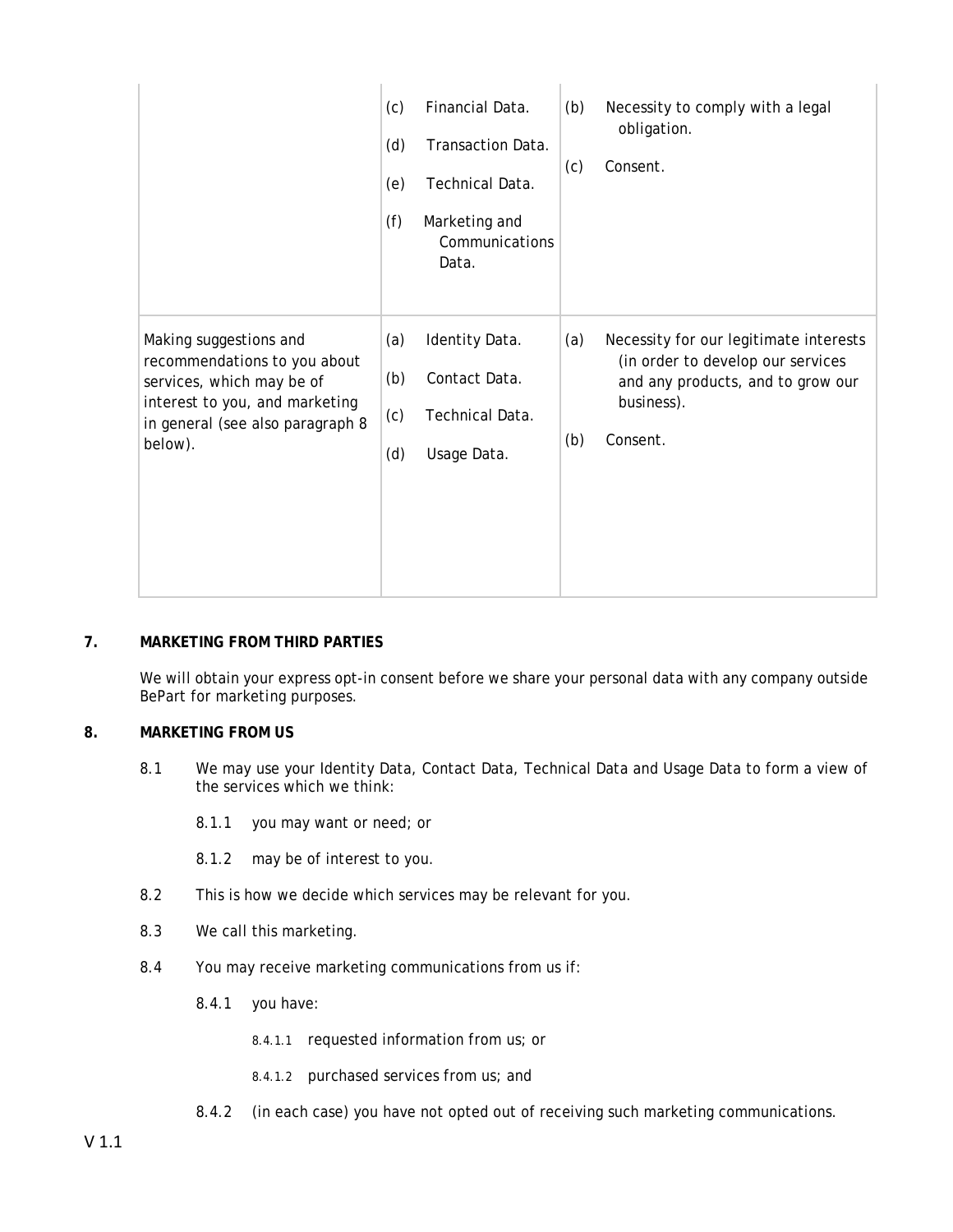## **9. OPTING OUT**

- 9.1 You can ask us to stop sending you marketing messages at any time by contacting us using the contact details set out in paragraph 1.3.1 above.
- 9.2 Where you opt out of receiving marketing messages, this will not affect the processing of personal data provided to us as a result of:
	- 9.2.1 the provision of a service; or
	- 9.2.2 another transaction.

## **10. COOKIES**

- 10.1 You can set your browser:
	- 10.1.1 to refuse all or some browser cookies, or
	- 10.1.2 to alert you when websites set or access cookies.
- 10.2 If you disable or refuse cookies, please note that some parts of our website may:
	- 10.2.1 become inaccessible; or

10.2.2 not function properly.

- 10.3 For more information about the cookies which we use, please:
	- 10.3.1 see our Cookie Policy [here,](http://www.bepart.co.uk/pdf/Beattie_Partnership_Website_Terms.pdf) or

10.3.2 contact us using the contact details set out in paragraph 1.3.1 above to request a copy.

## **11. CHANGE OF PURPOSE**

- 11.1 We will use your personal data only for the purposes for which we collected them unless:
	- 11.1.1 we reasonably consider that we need to use them for another reason; and
	- 11.1.2 that reason is compatible with the original purpose.
- 11.2 If you wish to elicit an explanation of the respect in which the processing for the new purpose is compatible with the original purpose, please contact us using the contact details set out in paragraph 1.3.1 above.
- 11.3 If we need to use your personal data for an unrelated purpose, we will:
	- 11.3.1 notify you; and
	- 11.3.2 explain the legal basis which allows us to do so.
- 11.4 Please note that we may process your personal data:
	- 11.4.1 without your knowledge or consent; and
	- 11.4.2 in compliance with the above rules;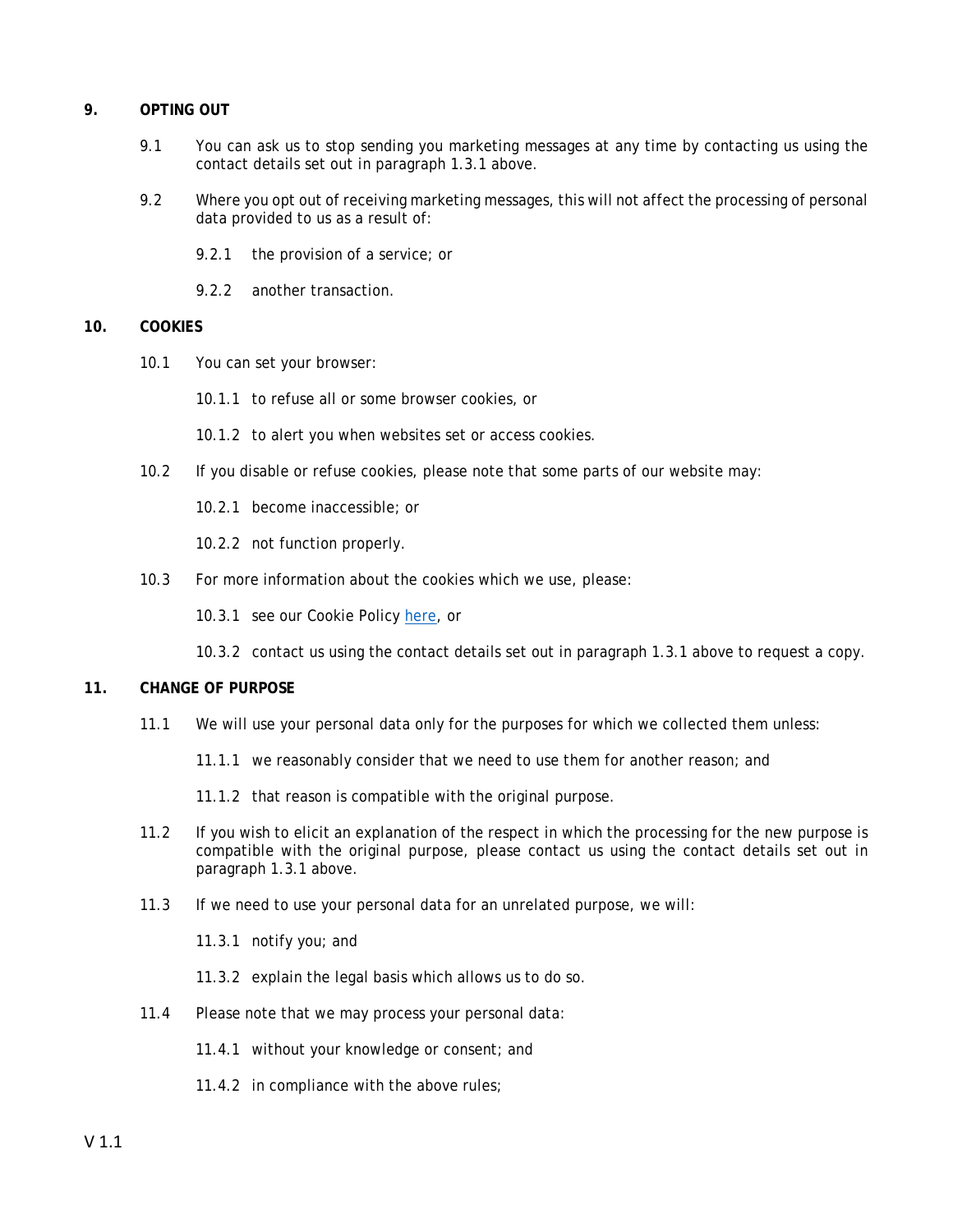where this is required or permitted by law.

## **12. DISCLOSURES OF YOUR PERSONAL DATA**

- 12.1 We may have to share your personal data with the parties set out below for the purposes set out in the table in paragraph 6 above:-
	- 12.1.1 External Third Parties, as defined in paragraph 20.2 below.
	- 12.1.2 Third parties, to whom we may choose to sell, transfer, or merge parts of our business or our assets.
- 12.2 Alternatively, we may:
	- 12.2.1 seek to acquire other businesses; or
	- 12.2.2 merge with them.
- 12.3 If a change happens to our business, the new owners may use your personal data in the same ways as are set out in this Privacy Notice.
- 12.4 We require all third parties:
	- 12.4.1 to respect the security of your personal data; and
	- 12.4.2 to treat them in accordance with the law.
- 12.5 Please note:
	- 12.5.1 that we do not allow our third-party service providers to use your personal data for their own purposes; and
	- 12.5.2 that we permit them to process your personal data only:
		- 12.5.2.1 for specified purposes; &
		- 12.5.2.2 in accordance with our instructions.

## **13. INTERNATIONAL TRANSFERS**

- 13.1 Some of our service providers and consultants are based outside the European Economic Area (**EEA**), so their processing of your personal data will involve a transfer of data outside the EEA.
- 13.2 Whenever we transfer your personal data outside the EEA, we ensure that a similar degree of protection is afforded to them by ensuring that at least one of the following safeguards is implemented:-
	- 13.2.1 We will transfer your personal data only to countries which have been deemed by the European Commission to provide an adequate level of protection for personal data (**NB**: for further details, please see *[European Commission: Adequacy of the protection of](https://ec.europa.eu/info/law/law-topic/data-protection/data-transfers-outside-eu/adequacy-protection-personal-data-non-eu-countries_en)  [personal data in non-EU countries](https://ec.europa.eu/info/law/law-topic/data-protection/data-transfers-outside-eu/adequacy-protection-personal-data-non-eu-countries_en)* if you are viewing this Privacy Notice on our website).
	- 13.2.2 Where we use certain service providers, we may use specific contracts, approved by the European Commission, which give personal data the same protection as it enjoys in Europe (**NB**: for further details, please see *[European Commission: Model contracts for](https://ec.europa.eu/info/strategy/justice-and-fundamental-rights/data-protection/data-transfers-outside-eu/model-contracts-transfer-personal-data-third-countries_en)  [the transfer of personal data to third countries](https://ec.europa.eu/info/strategy/justice-and-fundamental-rights/data-protection/data-transfers-outside-eu/model-contracts-transfer-personal-data-third-countries_en)* if you are viewing this Privacy Notice on our website).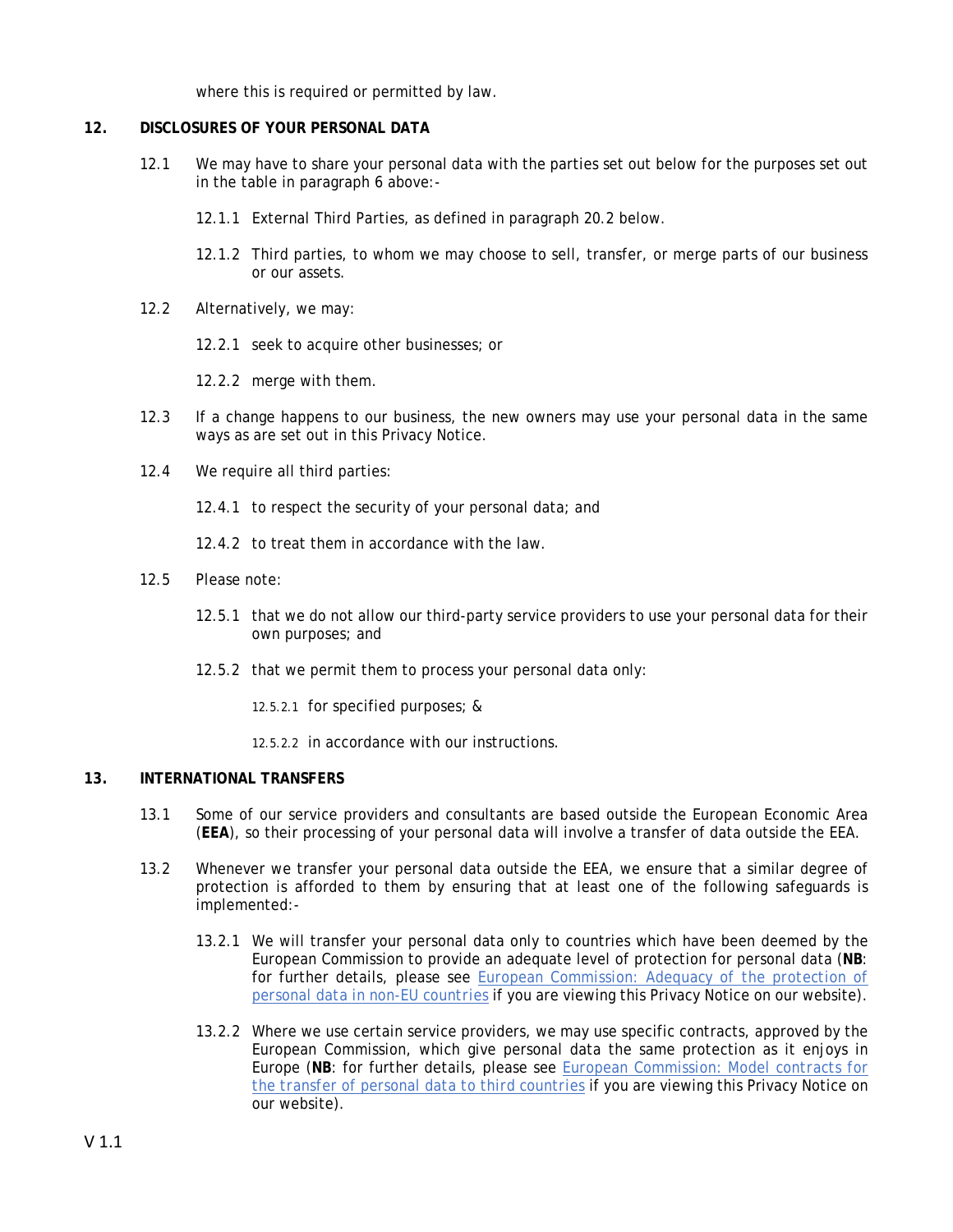- 13.2.3 Where we use providers based in the United States of America (**USA**), we may transfer data to them if they are part of the Privacy Shield, which requires them to provide similar protection to personal data, shared between the Europe and the USA (**NB**: for further details, see *[European Commission: EU-US Privacy Shield](https://ec.europa.eu/info/strategy/justice-and-fundamental-rights/data-protection/data-transfers-outside-eu/eu-us-privacy-shield_en)* if you are viewing this Privacy Notice on our website).
- 13.3 Please contact us using the contact details set out in paragraph 1.3.1 above if you would like further information about the specific mechanism used by us when transferring your personal data outside the EEA.

## **14. DATA SECURITY**

- 14.1 We have put in place appropriate security measures to prevent your personal data from being accidentally:
	- 14.1.1 lost;
	- 14.1.2 used or accessed in an unauthorised way;
	- 14.1.3 altered; or
	- 14.1.4 disclosed.
- 14.2 In addition, we limit access to your personal data to those employees, agents, contractors and other third parties who have a business need to know.
- 14.3 Those persons:
	- 14.3.1 will process your personal data only on our instructions; and
	- 14.3.2 are subject to a duty of confidentiality.
- 14.4 Please note:
	- 14.4.1 that we have put in place procedures to deal with any suspected personal data breach; and
	- 14.4.2 that we will notify:
		- 14.4.2.1 you; and
		- 14.4.2.2 any applicable regulator;

of a breach where we are legally required to do so.

## **15. DATA RETENTION: FOR HOW LONG WILL WE USE OR RETAIN YOUR PERSONAL DATA?**

- 15.1 Please note that:
	- 15.1.1 by law; and/or
	- 15.1.2 in accordance with the rules, governing our profession; and/or
	- 15.1.3 in compliance with rules and recommendations, made from time to time by the Royal Institution of Chartered Surveyors;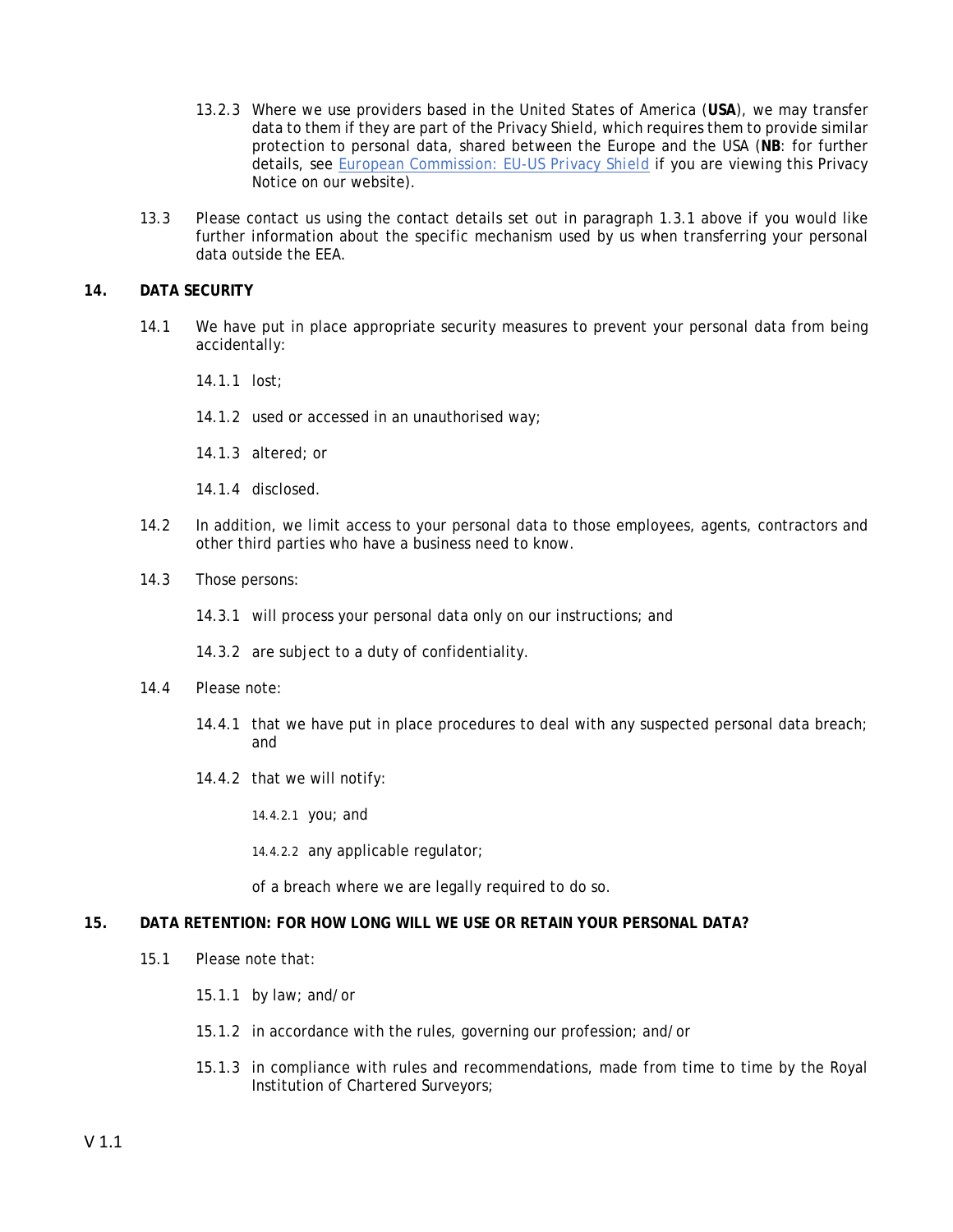we have to keep all records (including Contact Data, Identity Data, Financial Data and Transaction Data in relation to you in your capacity as a client) for a minimum of 6 years after you cease to be a client.

- 15.2 In some cases, records (including the personal data, identified above) will be retained for a minimum of 12 years.
- 15.3 In all cases, this Privacy Notice will continue to apply in respect of all retained personal data.
- 15.4 In some circumstances, you can ask us to delete your data (**NB**: further information is provided at paragraph 20.3.3 below: *Request erasure).*
- 15.5 In some circumstances, we may anonymise your personal data (so that it can no longer be associated with you) for research or statistical purposes, in which case we may use this information indefinitely without further notice to you.

## **16. YOUR LEGAL RIGHTS**

- 16.1 Under certain circumstances, you have rights under data protection laws in relation to your personal data.
- 16.2 Further information is provided below about the following rights:-
	- 16.2.1 *Request access to your personal data* (paragraph 20.3.1).
	- 16.2.2 *Request correction of your personal data* (paragraph 20.3.2 ).
	- 16.2.3 *Request erasure of your personal data* (paragraph 20.3.3).
	- 16.2.4 *Object to processing of your personal data* (paragraph 20.3.4).
	- 16.2.5 *Request restriction of processing your personal data* (paragraph 20.3.5).
	- 16.2.6 *Request transfer of your personal data* (paragraph 20.3.6).
	- 16.2.7 *Right to withdraw consent* (paragraph 20.3.7)*.*
- 16.3 If you wish to exercise any of the rights set out above, please contact us using the contact details set out in paragraph 1.3.1 above.

## **17. NO FEE USUALLY REQUIRED**

- 17.1 You will not have to pay a fee:
	- 17.1.1 to access your personal data; or
	- 17.1.2 to exercise any of your other rights listed in paragraph 16 above.
- 17.2 However, we may charge a reasonable fee if your request is or your requests are:
	- 17.2.1 clearly unfounded;
	- 17.2.2 repetitive; or
	- 17.2.3 excessive.
- 17.3 Alternatively, we may, in such circumstances, refuse to comply with your request or requests.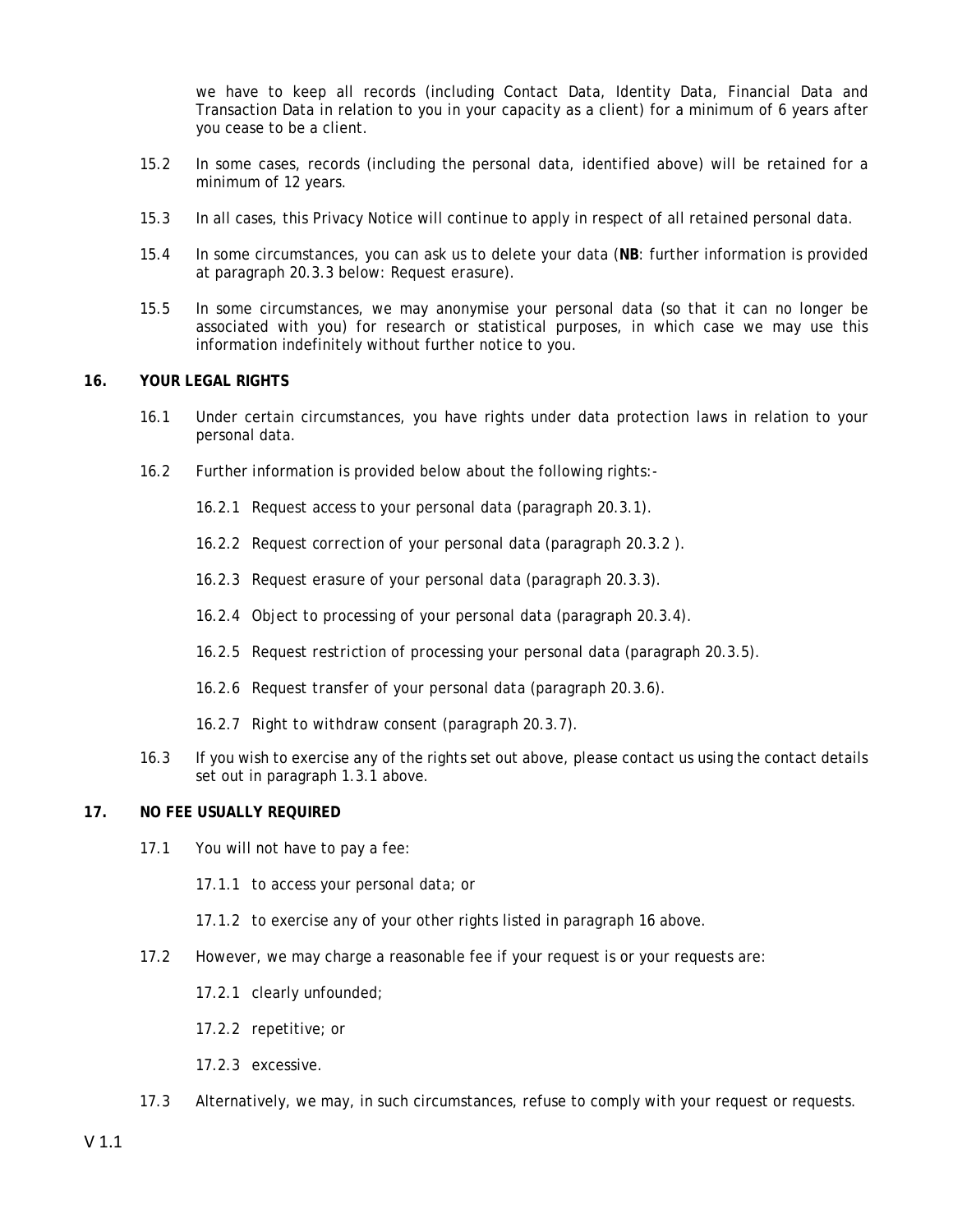#### **18. WHAT WE MAY NEED FROM YOU**

- 18.1 We may need to request specific information from you in order to help us:
	- 18.1.1 to confirm your identity; and
	- 18.1.2 to ensure your right:
		- 18.1.2.1 to access your personal data; or
		- 18.1.2.2 to exercise any of your other rights listed in paragraph 16 above.
- 18.2 This is a security measure to ensure that personal data are not disclosed to any person who has no right to receive them.
- 18.3 In order to speed up our response, we may also contact you to ask you for further information in relation to your request.

## **19. TIME LIMIT TO RESPOND**

- 19.1 We try to respond to all legitimate requests within one month.
- 19.2 Occasionally, it may take us longer than a month:
	- 19.2.1 if your request is particularly complex; or
	- 19.2.2 if you have made a number of requests.
- 19.3 In such a case, we will:
	- 19.3.1 notify you; and
	- 19.3.2 keep you updated.

## **20. GLOSSARY**

20.1 LAWFUL BASIS

## 20.1.1 Legitimate Interest

- 20.1.1.1 The term **Legitimate Interest** means the interest of our business in conducting and managing our business in order to enable us to give you:
	- (a) the best service; and
	- (b) the best and most secure experience.
- 20.1.1.2 We make sure that we consider and balance any potential impact:
	- (a) on you (both positive and negative); and
	- (b) on your rights;

before we process your personal data for our legitimate interests.

20.1.1.3 We do not use your personal data for activities where our interests are overridden by the impact on you unless we: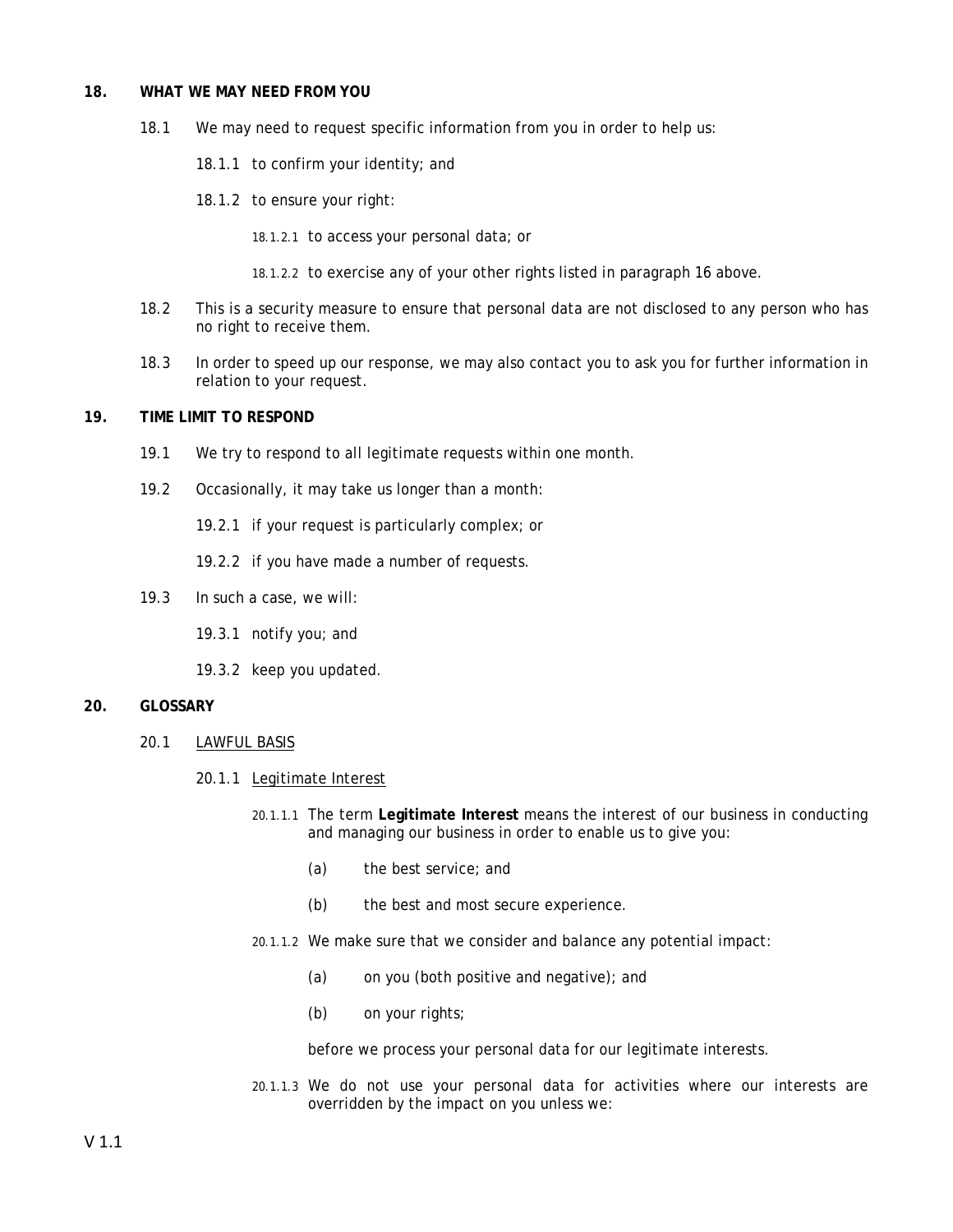- (a) have your consent; or
- (b) are otherwise required or permitted to do so by law.
- 20.1.1.4 You can obtain further information about the way in which we weigh our legitimate interests against any potential impact on you, in respect of specific activities, by contacting us using the contact details set out in paragraph 1.3.1 above.

## 20.1.2 Performance of Contract

The term **Performance of Contract** means processing your data where it is necessary:

- 20.1.2.1 for the performance of a contract to which you are a party (such as a contract to provide services); or
- 20.1.2.2 to take steps at your request before entering into such a contract.
- 20.1.3 Comply with a legal or regulatory obligation

The term **Comply with a legal or regulatory obligation** means processing your personal data where it is necessary for compliance with a legal or regulatory obligation to which we are subject.

### 20.2 EXTERNAL THIRD PARTIES

#### **External Third Parties** are:

20.2.1 service providers:

20.2.1.1 acting as processors, controllers or joint controllers; &

20.2.1.2 based inside or outside the EU;

who provide research, analytics, IT and system administration services;

- 20.2.2 professional advisers:
	- 20.2.2.1 acting as processors or joint controllers (including lawyers, bankers, auditors and insurers); &
	- 20.2.2.2 based inside or outside the EU;

who provide consultancy, banking, legal and accounting services;

- 20.2.3 H M Revenue & Customs;
- 20.2.4 regulators and other authorities:

20.2.4.1 acting as processors or joint controllers; &

20.2.4.2 based in the United Kingdom;

who require reporting of processing activities in certain circumstances;

20.2.5 insurers and brokers: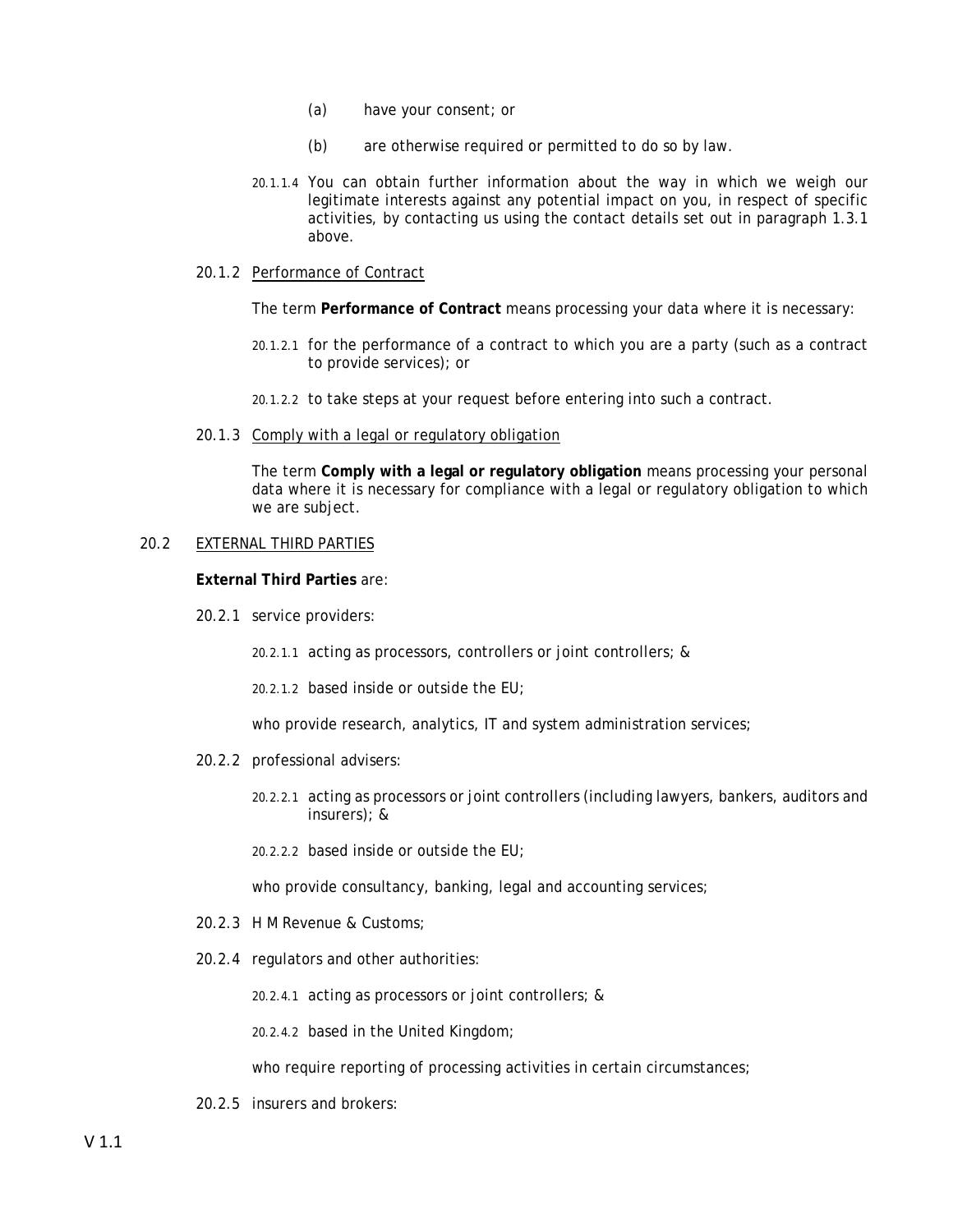- 20.2.5.1 acting as processors or joint controllers;
- 20.2.5.2 providing insurance; &
- 20.2.5.3 based inside or outside the EU and
- 20.2.6 suppliers, who assist us to supply services to you.

### 20.3 YOUR LEGAL RIGHTS

You have the following rights:-

- 20.3.1 Request access
	- 20.3.1.1 You have the right to **request access** to your personal data (commonly known as a '*data subject access request'*).
	- 20.3.1.2 This enables you:
		- (a) to receive a copy of the personal data which we hold about you; and
		- (b) to check that we are lawfully processing them.

#### 20.3.2 Request correction

- 20.3.2.1 You have the right to **request correction** of the personal data which we hold about you.
- 20.3.2.2 This enables you to have corrected any incomplete or inaccurate data which we hold about you (although we may need to verify the accuracy of the new data which you provide to us).

#### 20.3.3 Request erasure

- 20.3.3.1 You have the right to **request erasure** of your personal data.
- 20.3.3.2 This enables you to ask us to delete or remove personal data where there is no good reason for our continuing to process it.
- 20.3.3.3 You also have the right to ask us to delete or remove your personal data:
	- (a) where you have successfully exercised your right to object to processing (**NB**: please see paragraph 20.3.4 below);
	- (b) where we may have processed your information unlawfully; or
	- (c) where we are required to erase your personal data in order to comply with local law.
- 20.3.3.4 However, please note that we may not always be able to comply with your request of erasure for specific legal reasons, which will be notified to you (if applicable) at the time of your request.

### 20.3.4 Object to processing

20.3.4.1 You have the right to **object to processing** of your personal data (or those of a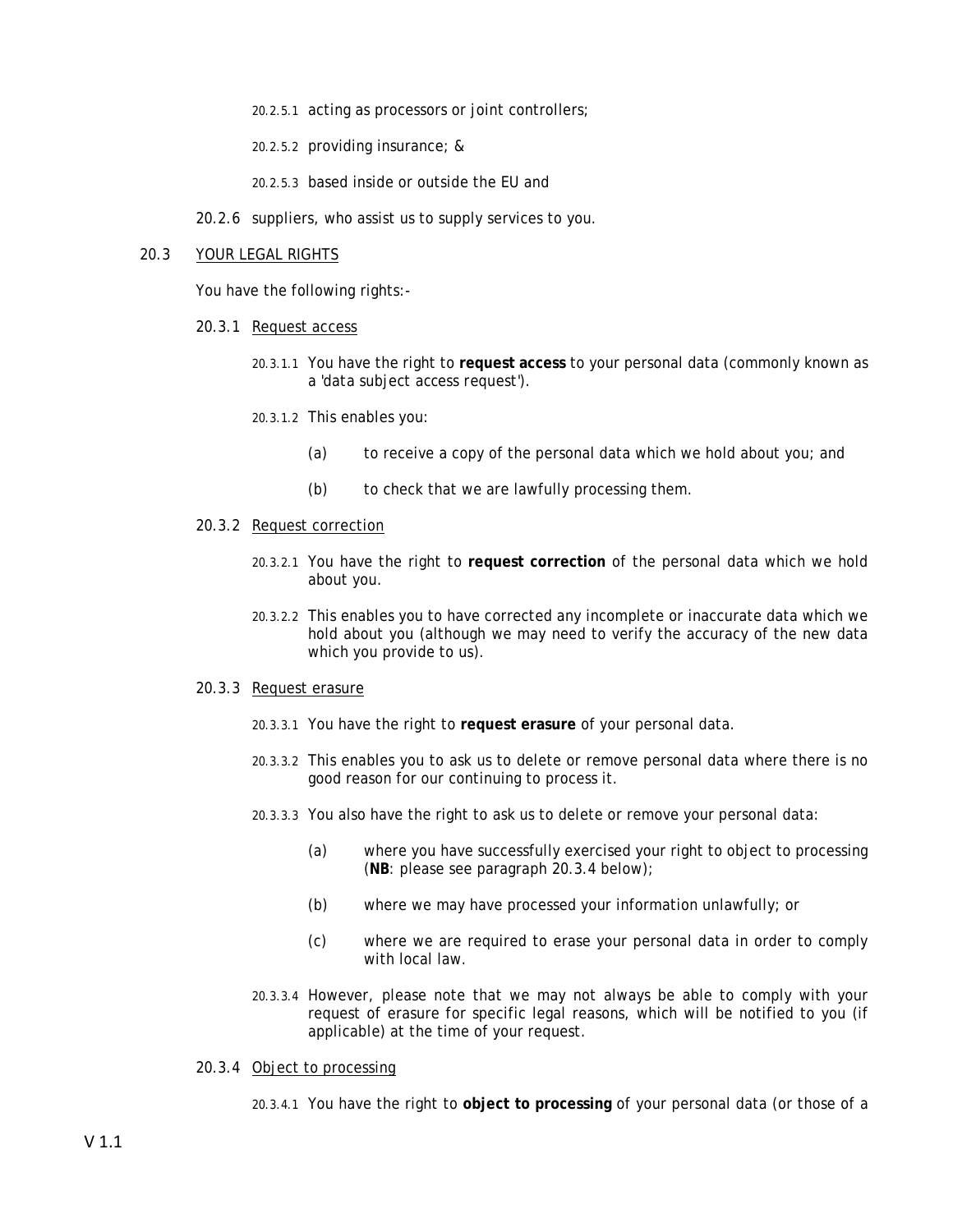third party) where:

- (a) we are relying on a legitimate interest; and
- (b) there is something about your particular situation which makes you want to object to processing on this ground as you feel that it impacts on your fundamental rights and freedoms.
- 20.3.4.2 You also have the right to object where we are processing your personal data for direct marketing purposes.
- 20.3.4.3 In some cases, we may demonstrate that we have compelling legitimate grounds, which override your rights and freedoms, to process your information.

### 20.3.5 Request restriction of processing

- 20.3.5.1 You have the right to **request restriction of processing** of your personal data.
- 20.3.5.2 This enables you to ask us to suspend the processing of your personal data in the following scenarios:-
	- (a) Where you want us to establish the data's accuracy.
	- (b) Where:
		- (i) our use of the data is unlawful; but
		- (ii) you do not want us to erase them.
	- (c) Where you need us to hold the data, even if we no longer require them, as you need them to establish, exercise or defend legal claims.
	- (d) Where:
		- (i) you have objected to our use of your data; but
		- (ii) we need to verify whether we have overriding legitimate grounds to use them.

### 20.3.6 Request the transfer

- 20.3.6.1 You have the right to **request the transfer** of your personal data:
	- (a) to you; or
	- (b) to a third party.

## 20.3.6.2 We will provide:

- (a) to you; or
- $(b)$  to the third party whom you have nominated;

your personal data in a structured, commonly used, machine-readable format.

20.3.6.3 Please note that this right applies only to automated information: